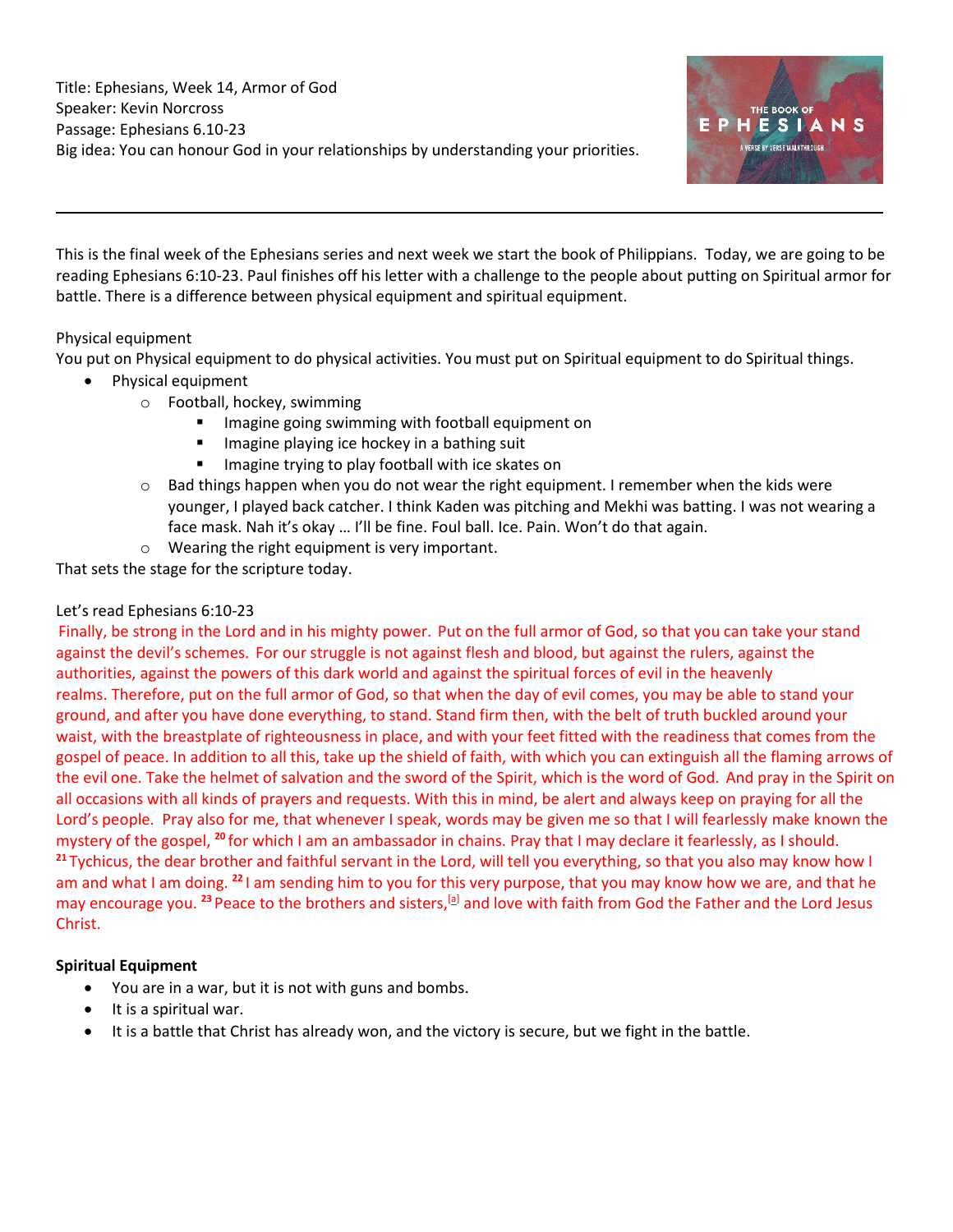# **BIG IDEA**

You need to put on the right equipment for battle each day

There are spiritual weapons that the Devil has pointed straight at you. God wants what is best for your life. He wants you to do great things with your life. He wants to know you. He wants to have a relationship with you. He wants you to be free. He wants you to plug into Him.

Devil wants the worst for your life. He wants you to hate yourself and others. He wants to rob, kill and destroy you.

We are not Roman soldiers who dress for battle each day, this can be hard to relate to. One thing that I find easier to relate to is the game of dodgeball. I have played many games of dodgeball in my years of youth ministry.

When I think of youth ministry, there is a common staple of a successful youth ministry – dodgeball. Some of you have been considering serving in our youth ministry – perhaps this will push you over the edge (that you get to throw dodgeballs at them).

In this game of dodgeball, the objective is to … rules. You think that dodgeballs are scary being thrown at your head … how about flaming arrows?

<sup>16</sup>"In addition to all this, take up the shield of faith, with which you can extinguish all the **flaming arrows** of the evil one." The devil will attack you in this life/game of dodgeball daily. That is the kind of spiritual battle that we are engaged in every day!

Every day you go out on the court, and you are faced with hurtful things. Lies, hurtful words, and temptations are whizzing by your head. Sometimes you get nailed with a ball. You may give into a temptation and sin against God. You may be affected by the sins of others (ie. family). You may face persecution for standing up for God.

Teammates: You need to look out for your team. When you see hurt and pain coming their way, you need to block for them. You have a way better chance of winning if you work together.

Training: The better prepared and equipped you are for the game, the better you are going to do. Imagine playing dodge ball in a sumo wrestling suit. Imagine playing dodge ball if you thought the objective was to get hit.

You need to prepare yourself before you go out onto the court every day.

- Get in the Word
	- o "Your word is a lamp to my feet and a light for my path" Psalm 119:105
- Worship God
	- o "For great is the LORD and most worthy of praise." 1 Chronicles 16:25
- Put on your spiritual equipment

 $\circ$  "Therefore, put on the whole armor of God so that you can stand against the devil's schemes." Eph 6:11 The better you train, the better you will handle the attacks of the enemy. The better equipment you have, the better you will do in battle.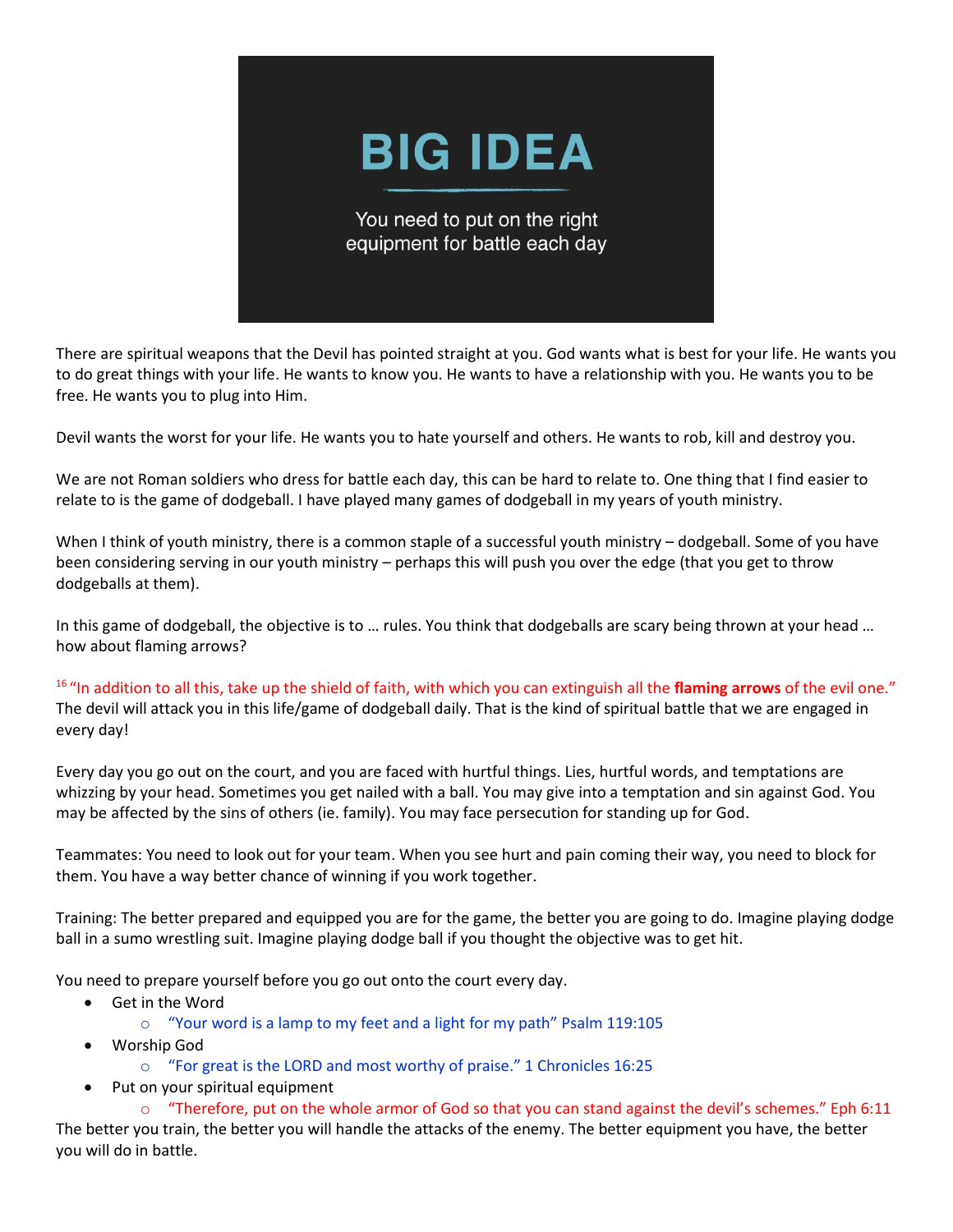In this battle that we face every day, it is much deeper and intense obviously than a game of dodgeball But is used this example for various reasons

- $\circ$  As a reminder of what kind of atmosphere, you are walking into every day.
	- Don't just show up on the court and pretend there is not a game going on  $-$  you will get hit.
	- Don't show up on the court oblivious to the fact that there is not a game going on you will get hit.
	- **•** Prepare for what you are going to face.
	- Understand the rules of the game and be prepared.
	- Know which team you are on!

It is important to stand up for what is right in your life and engage in battle for the things that are important to you.

# **<sup>10</sup>** Finally, be strong in the Lord and in his mighty power. **<sup>11</sup>** Put on the full armor of God, so that you can take your stand against the devil's schemes.

The word "stand" in the Greek is (stete) which is a military term for "holding on to a position". Before you can make any offensive attack, you must be strong and hold your ground, and stand firm, and hold your position.

I am saying that there are …

- Things that God has called you to do, and He wants you to stand up and do them.
- Things that scripture is clear about, and we need to stand up and obey him no matter the cost.
- Areas in your life that you might be compromising, and God wants to take a stand against those areas of sin and compromise and get back on track.
- People that God has put in your life that need to so stand up for them and stand in the gap for them.
- There are things in your life that are worth standing up for and fighting for.
- We have been talking about Christian Relationships over the past couple of weeks and God's plan and design and these things are worth fighting for.
	- o Your **relationship** with God,
	- o your **husband**, **wife**, and pour into them, pray for them, love them or future marriage relationship, and your personal purity and pursuit of relationship with God.
	- o Your **children** who desperately need you to stand up and live for Jesus and stand in the gap for them.
	- o Your **family** and friends who need you to stand up and support them be there for them.
	- o Your **church** and the ministry of the gospel and the good work that God has called you to love and serve and do this Christian life with.
	- o Your **community** who are far from God need you to stand up and pray for them and share truth in love and tact and passion.

Perhaps you are not standing and engaging on these areas, but you are passively sitting back … It is time to stand. Don't forget … this is a spiritual battle.

## **<sup>12</sup>** For our struggle is not against flesh and blood, but against the rulers, against the authorities, against the powers of this dark world and against the spiritual forces of evil in the heavenly realms.

It is important to remember that this is a battle against supernatural forces. The spiritual battle that is going on around us is something that we cannot see, but it is real. We get glimpses and small fragments of understanding to what is going on around us.

People are involved in this battle when you stand up for God and for truth … You will get push back, ridicule, pressure, accusation from people. I have talked to multiple youth in the past few months who have faced significant bullying, persecution, and blatant in your face attacks by simply standing up for simple Biblical truths.

Please pray for our youth. It is crazy right now in society. As Pastor Charles says "in this topsy turvy, upside down world we live in". It is getting worse and worse. Remember that when people come at you, to look beyond the person and see that something much deeper is going on. Even though you can't totally understand the spiritual warfare, it is real, it is happening, and you will see that attack come from people when you stand up and speak truth.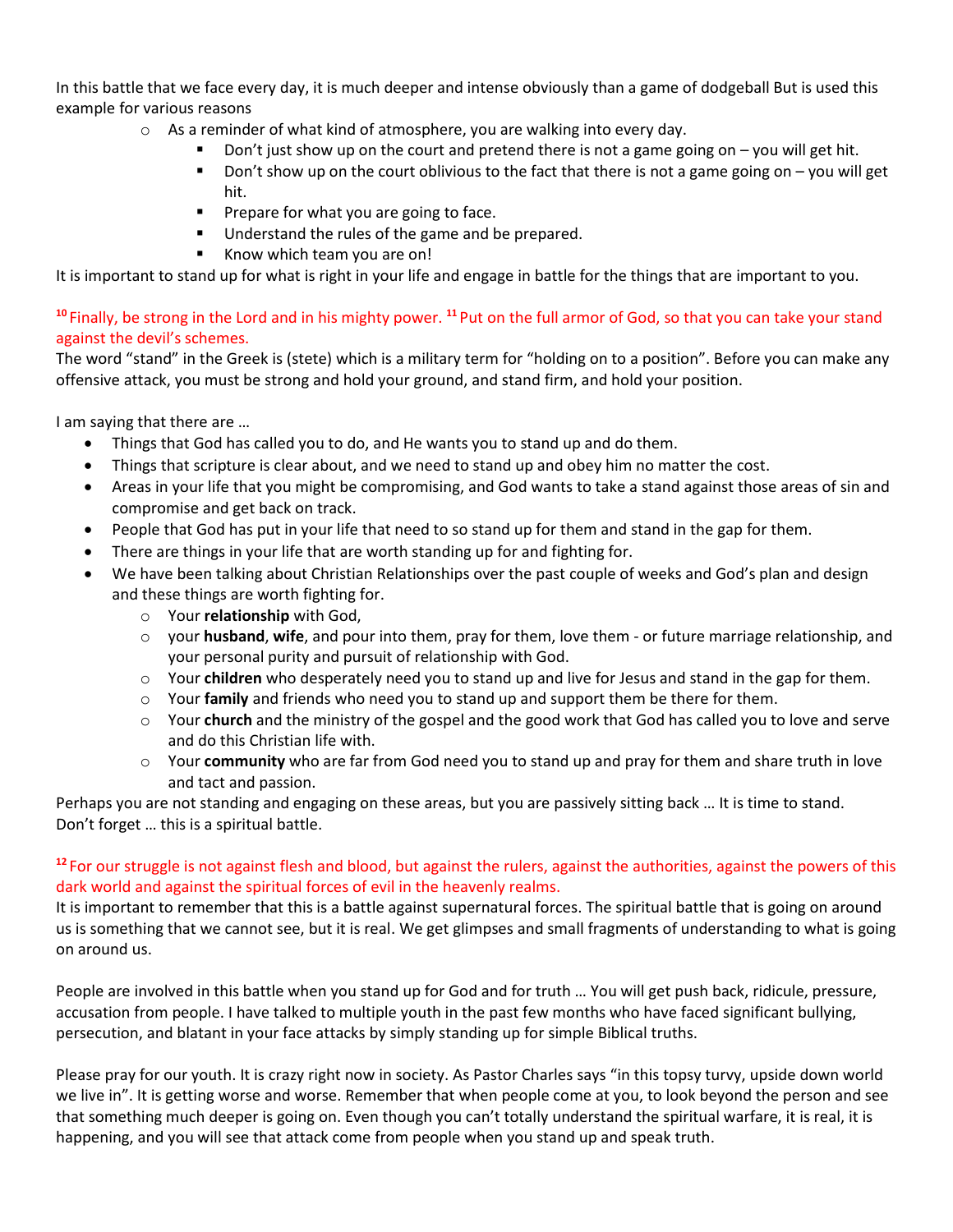Recognize the evil behind what is happening. Love people, pray for people, and stand firm in your faith. The important thing is to be aware of what scripture says and trust that God's word is true and prepare for this spiritual battle with spiritual preparation.

So …

- How do you fight this battle?
- How do you stay in the game?
- How do you be successful?

Put on your spiritual equipment.

Big Idea: You need to put on the right equipment for battle each day.

Again, back to verse 11:

 $11$ Therefore, put on the whole armor of God so that you can stand against the devil's schemes. The picture here is of a soldier armed and ready for battle. They are suited up from head to toe.

Let's look at each of these items that we are to put on in preparation for this spiritual battle:

#### **1. Belt of truth**

**<sup>14</sup>** Stand firm then, with the belt of truth buckled around your waist, with the breastplate of righteousness in place, Ever been "pantsed?" I remember that happening in grade 5 when I was wearing sweatpants – I tied them up after that. Belt is so your pants won't fall down.

Putting on the belt signifies preparation and getting ready for battle; tied tightly around the waist. It helped keep the breastplate in place. Other things were hung from the belt. It was essential.

The belt of truth. This is interpreted as the truth of the gospel. The truth that you are saved. It holds everything together so that you are ready for battle.

#### **2. Breastplate of Righteousness**

Have you ever played paintball? Paintball is fun, but it hurt sometimes. When I went with my kids awhile back, we wore many layers of sweaters. We got very sweaty, but it was worth it because the layers protected us from the pain of the paintball.

Breastplate protects your heart. Righteousness stands for uprightness and integrity of character. You can guard your heart by being integral, honest, righteous. By focusing on growing in these areas, you are protecting your heart.

People can misunderstand you, misjudge you, attack you, gossip about you but you know that your heart is right, and you can be secure before God about that because of what Christ did for you on the cross, your heart is protected.

#### **3. Shoes of the gospel**

# **<sup>15</sup>** and with your feet fitted with the readiness that comes from the gospel of peace.

Last year, we got some concrete done in our front yard by the driveway. It is not very smooth. Sometimes I hurt my feet when I am lazy and walk on my driveway with no shoes. Like being in a rush or being lazy I just run outside with no shoes on. There is instant regret, but of course I keep doing it.

Shoes protect your feet and give you grip. You don't know what you are going to face throughout the day. What kind of terrain you are going to have to walk through? What kind of obstacles you are going to have to climb over? What kind of maneuvers you are going to have to perform?